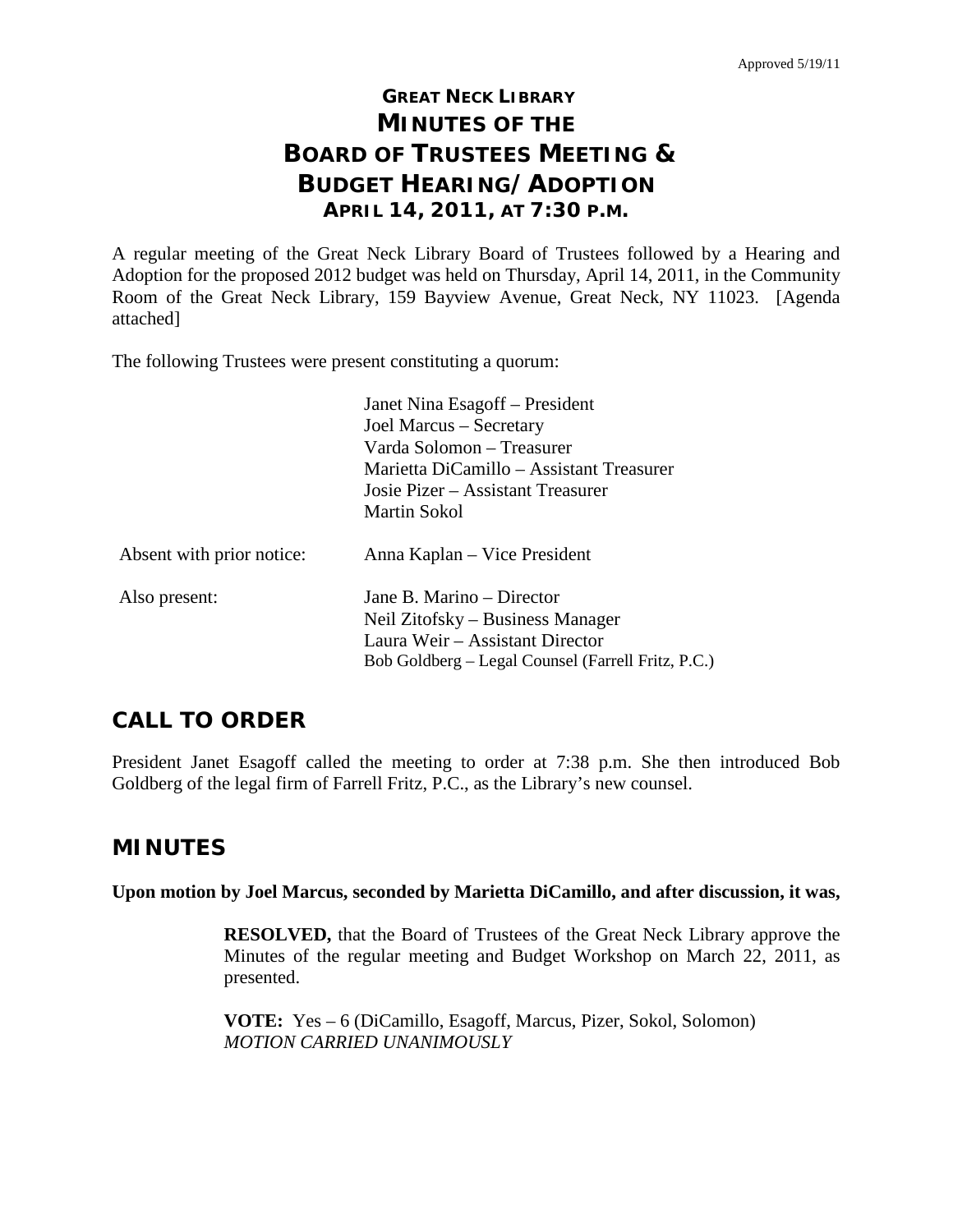## **TREASURER'S REPORT & PERSONNEL CHANGES**

**Upon motion by Varda Solomon, seconded by Marietta DiCamillo, and after discussion, it was,**

\_\_\_\_\_\_\_\_\_\_\_\_\_\_\_\_\_\_\_\_\_\_\_\_\_\_\_\_\_\_\_\_\_\_\_\_\_\_\_\_\_\_\_\_\_\_\_\_\_\_\_\_\_\_\_\_\_\_\_\_\_\_\_\_\_\_\_\_\_\_\_\_\_\_\_\_\_\_\_\_\_\_\_\_\_\_\_\_\_\_\_\_\_

**RESOLVED,** that the Board of Trustees of the Great Neck Library accept the following financial reports:

• April 14, 2011, Treasurer's Report;

• Warrant dated March 19, 2011 through April 15, 2011 for Paid checks numbered 0029370 through 0029375, 0029410 through 0029416, and 42690 through 42713, and To-Be-Paid Checks numbered 42714 through 42824, the sums set against their respective names, amounting in the aggregate to \$263,788.52;

• Payroll Warrants for pay dates March 10, and March 24, 2011 in the amounts of \$169,527.54 and \$170,489.43 respectively for a total of \$340,016.97;

• Personnel Changes of March 2011.

**VOTE:** Yes – 6 (DiCamillo, Esagoff, Marcus, Pizer, Sokol, Solomon) *MOTION CARRIED UNANIMOUSLY*

## **REPORTS**

Below is the text of the written reports:

### **Finance Committee Meeting**

The Finance Committee met on Tuesday April 12, 2011 at 7:30 p.m. in the Multi-Purpose Room. Trustees in attendance**:** Varda Solomon (Chair), Marietta DiCamillo, Josie Pizer, Janet Nina Esagoff. Also in attendance**:** Jane Marino, Library Director; Laura Weir, Library Assistant Director; Neil Zitofsky, Business Manager.

Chair Solomon called the meeting to order at 7:35 p.m.

Auditor's Report: A draft has been sent by the audit firm and the committee briefly discussed a few issues in the report. Trustee DiCamillo indicated her concern about GASB 45 and whether the library should be including it as a liability. Trustee Solomon discussed the replacement schedule for computers and whether the current practice should be aligned with that schedule. Ms. Marino indicated she would follow up on both those items.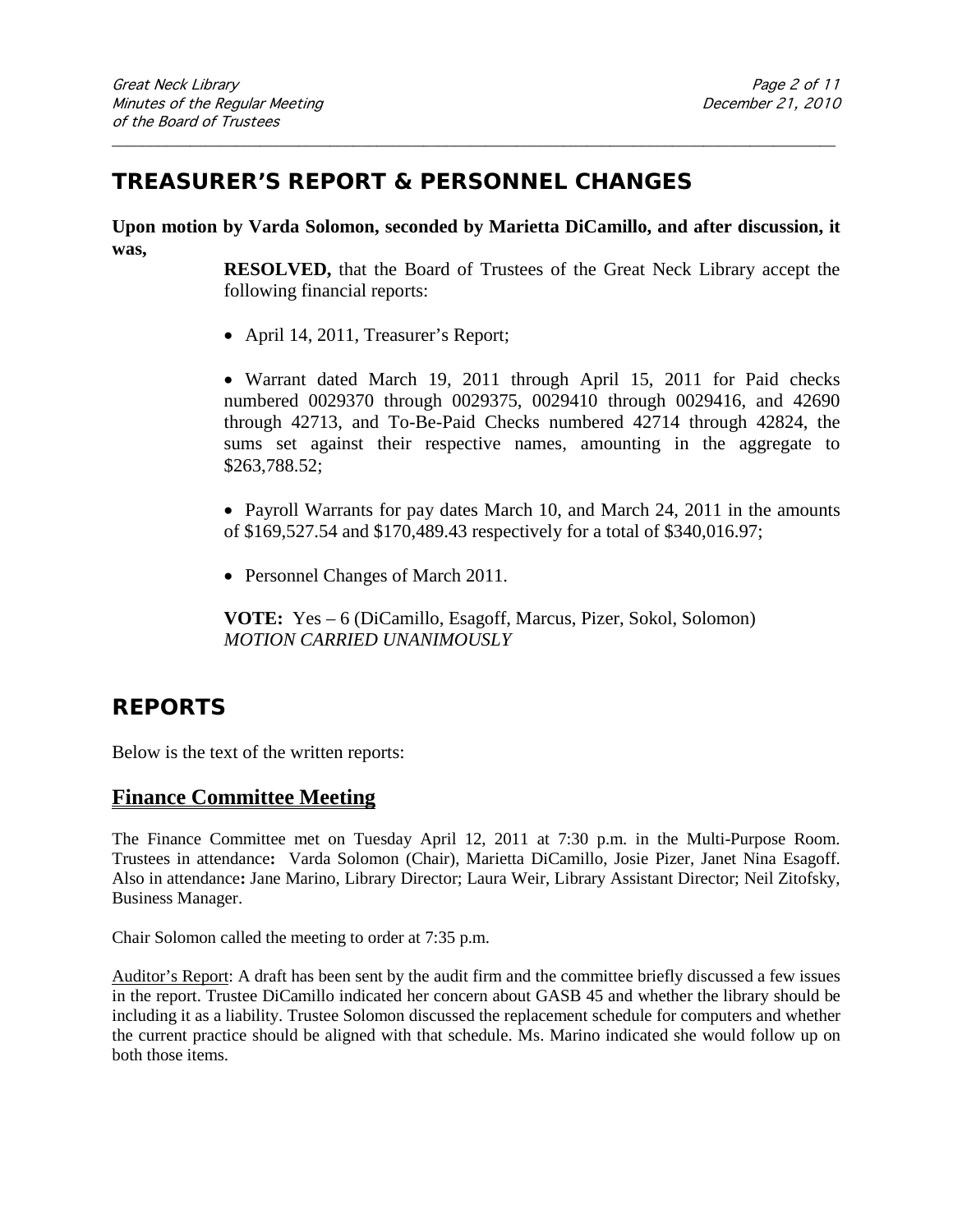NLS Report:At the time of the Finance Committee meeting, the report from the MLD task force had not yet been made available but the Library Director indicated she would distribute it to the Trustees when it was. [Update: the report is now available and has been distributed for the Trustees to review.]

\_\_\_\_\_\_\_\_\_\_\_\_\_\_\_\_\_\_\_\_\_\_\_\_\_\_\_\_\_\_\_\_\_\_\_\_\_\_\_\_\_\_\_\_\_\_\_\_\_\_\_\_\_\_\_\_\_\_\_\_\_\_\_\_\_\_\_\_\_\_\_\_\_\_\_\_\_\_\_\_\_\_\_\_\_\_\_\_\_\_\_\_\_

Proposal from Dattner/RMS: The Library Director indicated she had been in touch with both vendors to see what additional work remained so that the library could move forward with its application to the Town Board. She will have a proposal ready for the April Board Meeting.

VHB Communication: Ms. Marino indicated that she had been in touch with VHB to discuss outstanding items that have not been paid by the library due to the lack of clarity in VHB's billing procedure. She reported that she would follow up and have more information after she had gone through each item with David Wortman of VHB.

AirPac: Director Marino indicated that she would be bringing a proposal to the Board to purchase AirPac which is a software that enables a patron to access our website in a format friendly to smart phones, making it easier for a patron to check availability and make reserves from a smart phone. [See New Business – page 8]

She also indicated that there would be a request in May to replace the library's server which is now more than four years old and has given the computer staff cause for concern. They don't think it will last much longer and would like to replace it before it goes completely. There was discussion about that issue, along with AirPac and the Scanner, all of which would be funded from the Automated Library fund. [See New Business for resolution on the scanner – page 8]

Regular Activities: The warrant was reviewed by the committee and the Business Manager addressed any questions about specific invoices. The financials were also reviewed by the committee. There being no further business or questions, the committee signed checks and the chair adjourned the meeting.

## **Policy Committee**

The Committee met on March 23, 2011 at 7:30 p.m. in the Multi-Purpose Room. Trustees in attendance: Marietta DiCamillo (Chair), Josie Pizer, Anna Kaplan. Absent with notice: Janet Nina Esagoff (Board President). Also in attendance:Jane B. Marino, Library Director; Laura Weir, Library Assistant Director.

The meeting was called to order at 7:33 p.m. by Trustee DiCamillo.

Workplace Violence Policy: The Director explained that this policy, which is a requirement of the law, is not currently a policy at Great Neck Library. Although the process began in January of 2008 under Laura Weir, who was then Interim Director, the policy that was ultimately passed by the Board became a Harassment Policy, not a Workplace Violence policy. There are a couple of differences between the two. The Workplace Violence policy should concern itself with building safety, possible risks to both staff and patrons and ways to prevent them. The policy should call for a risk evaluation, do its best to keep employees aware and institute a reporting practice to keep the library in compliance with the statutory requirements. It should call for staff training, in order for staff to be aware of any potential risks, recognize a problem and be armed with the tools to face that problem.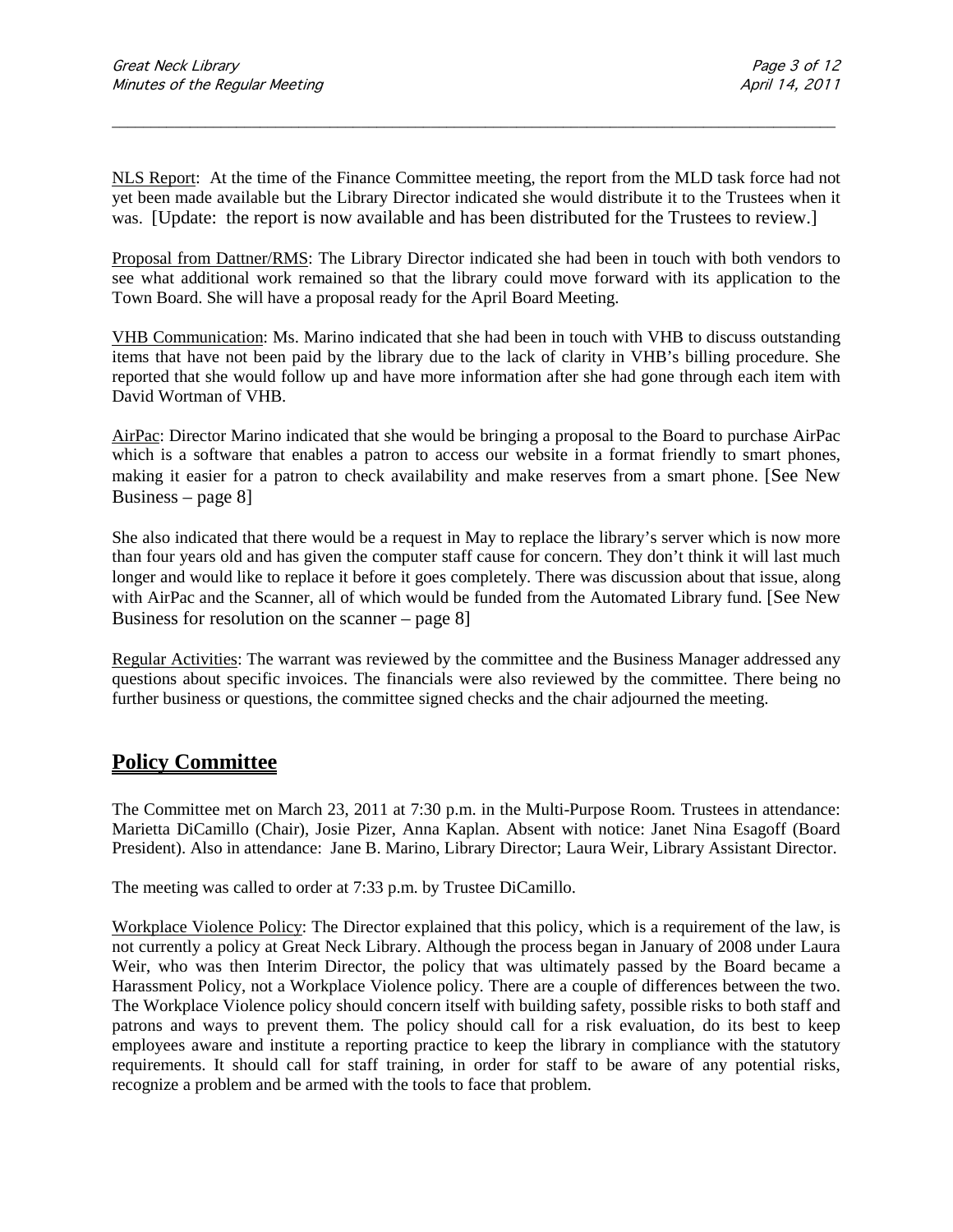Assistant Director Weir indicated she would re-form the employee committee originally in place and discuss next steps. Ms. Marino showed the Policy Committee a sample policy that could be adapted for use by the Great Neck Library.

\_\_\_\_\_\_\_\_\_\_\_\_\_\_\_\_\_\_\_\_\_\_\_\_\_\_\_\_\_\_\_\_\_\_\_\_\_\_\_\_\_\_\_\_\_\_\_\_\_\_\_\_\_\_\_\_\_\_\_\_\_\_\_\_\_\_\_\_\_\_\_\_\_\_\_\_\_\_\_\_\_\_\_\_\_\_\_\_\_\_\_\_\_

Board Committee Clarification**:** Trustee DiCamillo reported that both she and the other members of the current Finance Committee think it is necessary for a member on Finance to also be appointed to every other library committee. Presently, there is a member of Finance on every other committee, with the exception of Building. The policy committee agreed to recommend to the Board that they change the wording of section 200-40, under Finance Committee, to have the following sentence added. "A member of the Finance Committee shall be appointed to serve on each of the other standing Library Committees." [New Business – Board Policy Manual Changes – page 9]

Travel Policy: Library Director Marino indicated that although a brief mention of travel reimbursement is made in the current Collective Bargaining Agreement (CBA), there is no policy currently in place outlining the necessary steps to secure authorization and reimbursement for travel to conferences and meetings. She presented a first draft to the committee for their feedback, has made changes based on them and will send a second draft prior to the next committee meeting.

General Fund Reserve Amount: The committee indicated that they would like to see the wording of Policy 400-15 changed. It now reads: *The Board will authorize an ongoing general fund reserve for unanticipated and emergency needs, equal to those surplus funds which may be retained by the Great Neck School District by law, currently four percent (4%) of the general operating budget.* The committee would like it changed to read "up to four percent (4%)" rather than "currently four percent (4%)" to give the Library more flexibility in its financial planning. [See New Business – Board Policy Manual Changes – page 9]

The next Policy Committee meeting is set for April  $27<sup>th</sup>$ . There being no further business, the meeting was adjourned at 8:45 p.m.

### **Building Committee**

The meeting was called to order at 7:30 p.m. on April 7, 2011 in the Multi-Purpose Room. Trustees in attendance**:** Martin Sokol (Chair), Anna Kaplan, Janet Nina Esagoff (Board President); absent with notice: Joel Marcus. Also in Attendance: Jane B. Marino (Library Director), Laura Weir (Library Assistant Director), Neil Zitofsky (Library Business Manager)

Guests: Ian Siegel, Town of North Hempstead Business and Tourism Commission, Andrew Komaromi, Harris Beach Attorneys, Bond Council.

Referendum**:** At the Chair's request, the Library Director introduced the two guests to the committee and their purpose for attending, which was to discuss, in general terms, the process for putting together a referendum. As explained by Mr. Komaromi, the Town of North Hempstead Business and Tourism Commission is an LDC, a Local Development Corporation, which has the ability to issue obligations for qualified 501C-3 projects, such as the library's building project.

The Library Board has already voted to submit an application to this LDC and the Town has adopted a resolution accepting this application. As explained by Mr. Komaromi, the LDC is the issuer of the bonds;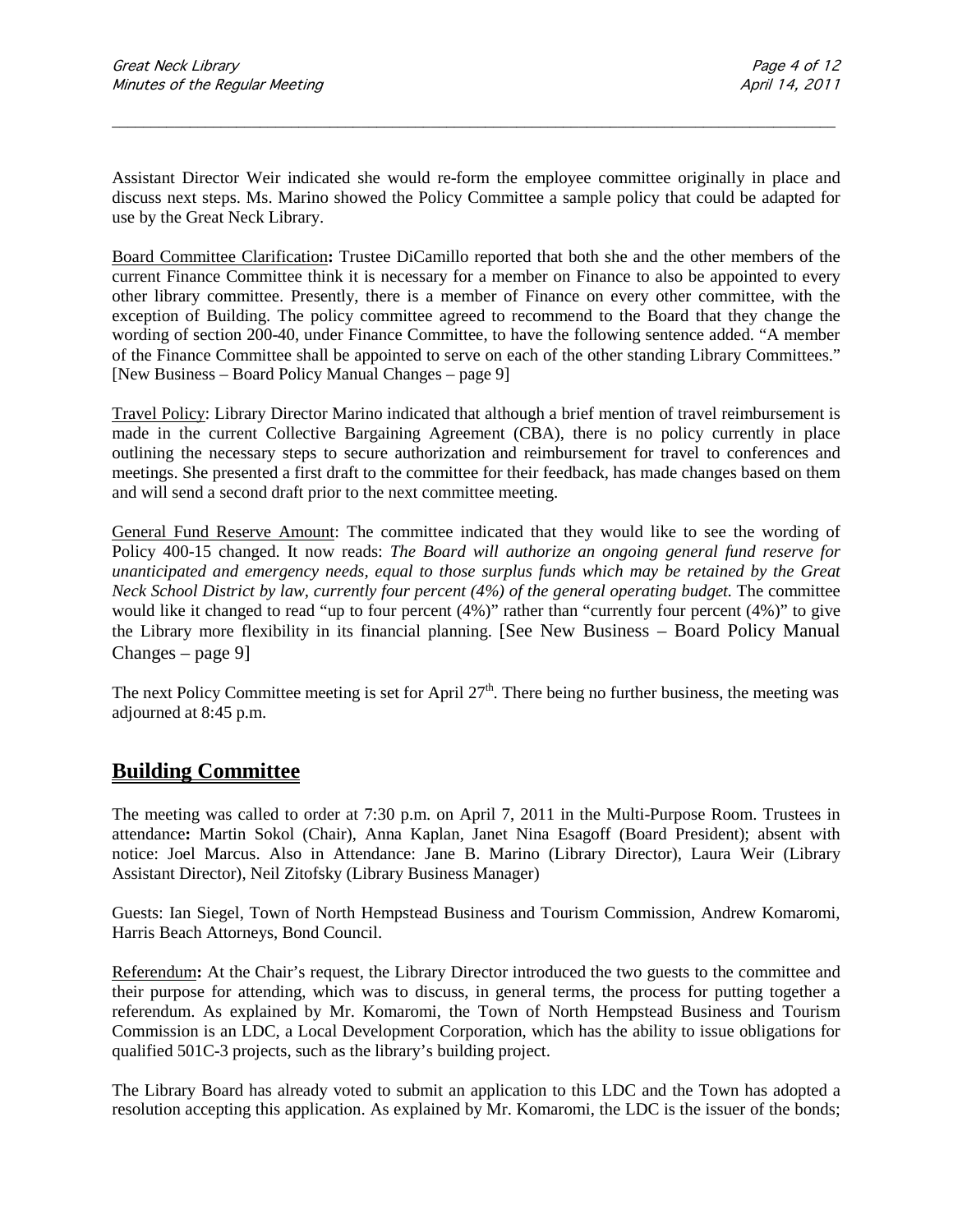the library is the borrower. There would be a bank who would act as the underwriter. Once the bonds have been sold, the proceeds would be held by a trustee, usually a large bank. The Bond Counsel's role is to issue a bond opinion and to draft the appropriate documents.

\_\_\_\_\_\_\_\_\_\_\_\_\_\_\_\_\_\_\_\_\_\_\_\_\_\_\_\_\_\_\_\_\_\_\_\_\_\_\_\_\_\_\_\_\_\_\_\_\_\_\_\_\_\_\_\_\_\_\_\_\_\_\_\_\_\_\_\_\_\_\_\_\_\_\_\_\_\_\_\_\_\_\_\_\_\_\_\_\_\_\_\_\_

There was further discussion among committee members and members of the public regarding the option of DASNY (Dormitory Authority of the State of New York) as the issuer of the bonds. As explained by Mr. Siegel, the Town's LDC has the authority only to issue bonds in the Town, whereas DASNY has the authority to issue bonds throughout the State, making it a much bigger entity with which to work. The Town's LDC is obviously much smaller and would be less expensive, less time-consuming and more attentive to the Library's needs. Further, any fees paid to the LDC would go into the Town's coffers to benefit the Town.

BZA Approval:The Library Director provided hard copies of the BZA's opinion and approval of the Library's variances to the committee and interested observers. There were no questions or comments.

PR Firms: Ms. Marino indicated that there were four candidates who wanted to be interviewed and that she would send out packets in the last week of April in preparation for the two executive sessions in which interviews would take place.

Dattner Work:Ms. Marino had received a bill from DattnerArchitects on April 4, 2011 for the work that RMS Engineering had done in preparation for the BZA hearing. The total of the bill brought the amount owed to Dattner to around \$3,000 over the amount authorized by the Board. She indicated that RMS was unwilling to go further on their work until they received payment. She had the check ready and asked if it could be signed and sent early. She further indicated that it was her recommendation that the Board authorize an additional \$10,000 to bring the authorized amount to \$25,000, the amount originally requested by Dattner. The Building Committee agreed with that recommendation. There was an objection to mailing the check out before the Finance Committee reviewed it, so it was held back. [See Old Business – Additional Funds for DattnerArchitects – page 7]

There being no further business, the Chair adjourned the meeting at 9:00 p.m.

#### **Assistant Director**

Museum Passes: At the March 22 Library Board Meeting, the Library Trustees voted to reinstate the Museum Pass program. I have been in touch with all the museums selected for our revised program and have begun the process of purchasing the passes. I hope to begin to receive some of the passes as early as mid week, Wednesday, April 13. We will begin processing the passes, creating a bibliographic record, issuing bar codes, wrapping the passes in laminate, etc. as soon as they arrive. We hope to have the passes ready to circulate beginning May 1, 2011. The museums selected in the revised program are: Children's Museum of Manhattan; Cold Spring Harbor Whaling Museum; Guggenheim/Brooklyn Museums; The Holocaust Museum of Nassau County; Intrepid Air, Sea and Space Museum; Long Island Children's Museum; Nassau County Museum of Art and Old Westbury Gardens.

Paperback Collection: Until recently the Main Library had a collection of uncataloged paperbacks that were housed in no particular order in spinners on the first floor next to the stairs to the mezzanine. At the request of Jane Marino, the Technical Services Department staff, working with some Reference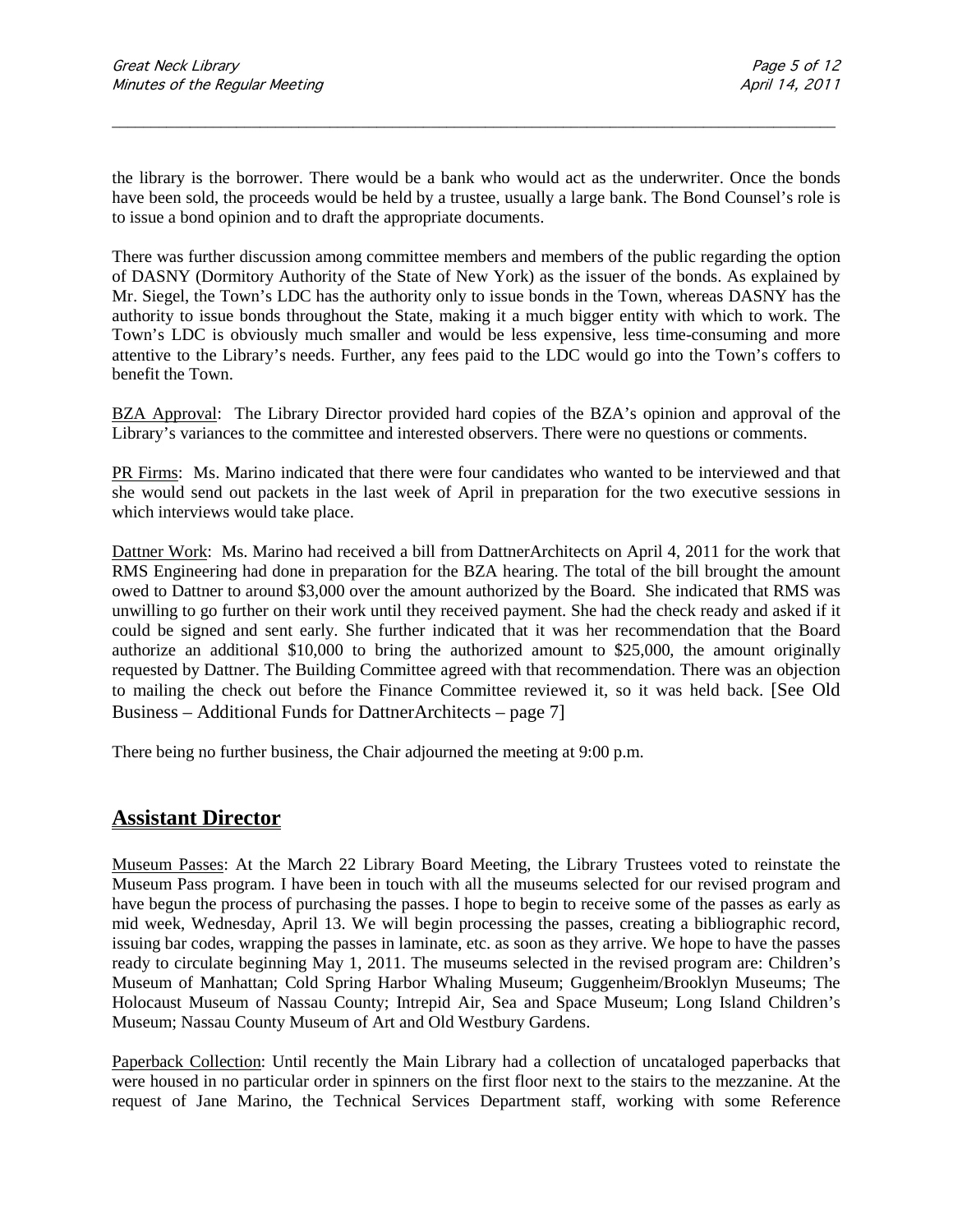department staff, devised a way of cataloging those paperbacks with a simple subject, author initial location system. In some cases, new bibliographic records have been created for new titles, in others the paperback items have been added to an already existing bibliographic record. The books have been separated into genres: "Good Reads," "Romance," "Mystery/Suspense" and "Popular Fiction" for browsing purposes. However, all book titles are now searchable in the online catalog. Credit for performing such a swift and thorough job belongs to Janet Schneider in Reference for her efforts in collection development, Marie Terranova in managing the overall cataloging and the entire Technical Services staff, especially Aruna Shah, Marrietta Kanakaris, Marissa Sausa and Wanda Lei, for entering the barcodes & coordinating the processing system for both the existing collection and all of the new additions. Senior Librarian/Cataloger Chris Johnson was responsible for supervising the entire operation.

\_\_\_\_\_\_\_\_\_\_\_\_\_\_\_\_\_\_\_\_\_\_\_\_\_\_\_\_\_\_\_\_\_\_\_\_\_\_\_\_\_\_\_\_\_\_\_\_\_\_\_\_\_\_\_\_\_\_\_\_\_\_\_\_\_\_\_\_\_\_\_\_\_\_\_\_\_\_\_\_\_\_\_\_\_\_\_\_\_\_\_\_\_

Updating Bibliographic Records: Part time cataloger Marlene Wiercx had been working to update and enhance old, incomplete bibliographic records. She has finished updating the musical scores and fake books, adding the title of all songs in a volume to the bibliographic record, consequently making each song searchable by title. Now that the Short Story collection has been weeded, she will perform the same updates to short story anthologies, adding author and title information to the bibliographic record. As an example, a short story by Guy de Maupassant in an anthology of Great European authors that may have been lost because it was not listed in the catalog will now become available because the title and author have been added to the bibliographic record of the anthology.

### **Library Director**

Personnel: All staff members have now received their annual reviews from the Department Heads. Three of our staff members contributed to this month's staff meeting by reporting on their attendance at professional development opportunities. Chris Johnson, from Technical Services and Irina Zaoints, from Reference, both attended the Computers in Libraries Conference in March. At the April Staff meeting they discussed issues and news from the conference, including web site design tips, mobile devices and how they can be important to libraries and, of course, ebooks.

Pam Levin, who attended an NLS workshop on QR Codes, shared the power point she saw and made a presentation about QR (Quick Response) codes, what they are and what they can do for libraries. In short, it's a square code embedded with a URL and when somebody with a smart phone and the appropriate application scans the code it sends the smart phone to the web page the code refers it to. If we put a code like that onto our Great Neck Reads poster, for example, it would send the smart phone user to our Great Neck Reads page.

Zach Morris, a Levels staff member for the last eight years, is resigning as of April 15, 2011 to pursue other career paths in dance and dramatic arts. The levels staff and kids as well as the rest of the library staff will miss Zach but we wish him well in his future career opportunities. Levels is in the process of filling his position, that of part-time dance coordinator.

Main Building: As you all know, we have been approved by the BZA for all variances and are in the process of putting together our documents for the Town Board Hearing. We hope to get on the agenda in either May or June but we can't make the application until all the documents are compiled.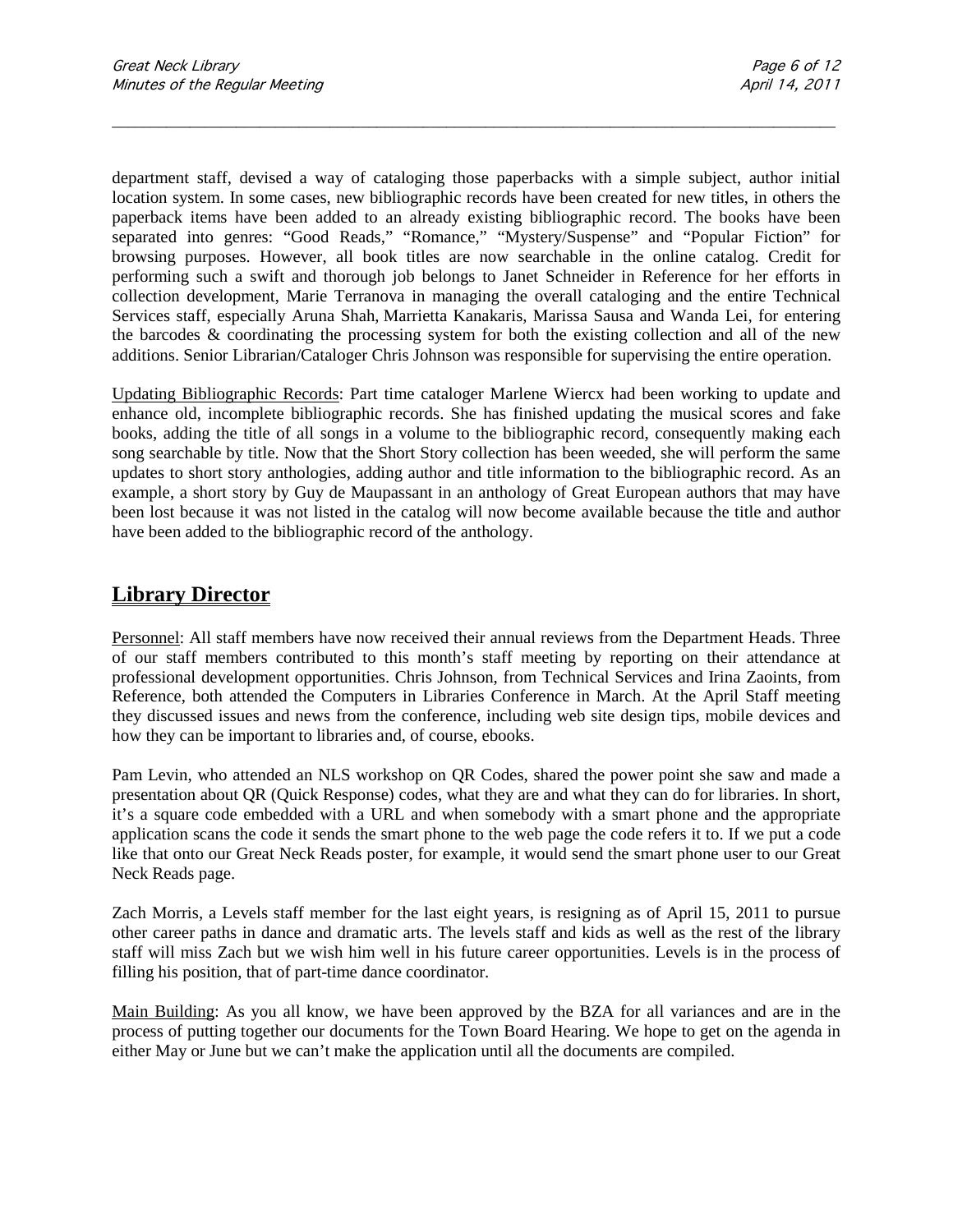Other Projects: We are working to get everything ready for our Museum Pass program reinstated for May. The staff is delighted and the public is as well. We are preparing bookmarks and updating the website and delighted to be responding to the public.

\_\_\_\_\_\_\_\_\_\_\_\_\_\_\_\_\_\_\_\_\_\_\_\_\_\_\_\_\_\_\_\_\_\_\_\_\_\_\_\_\_\_\_\_\_\_\_\_\_\_\_\_\_\_\_\_\_\_\_\_\_\_\_\_\_\_\_\_\_\_\_\_\_\_\_\_\_\_\_\_\_\_\_\_\_\_\_\_\_\_\_\_\_

We have had quite a few disappointed patrons with the disappearance of the scanner and more messages by email on this subject than any other, hoping that it will come back. I have a new proposal in this packet for the Board to consider.

Trustees had some questions on the Assistant Director and Director's reports which were answered.

## **OLD BUSINESS**

#### **Scanner**

**Upon motion by Joel Marcus and seconded by Marietta DiCamillo, and after discussion, it was,**

> **RESOLVED,** that the Great Neck Library Board of Trustees authorize the purchase of a CCP BookScan Station at a cost of \$4,995; such funds to be taken from the Automated Library fund.

**VOTE:** Yes – 6 (DiCamillo, Esagoff, Marcus, Pizer, Sokol, Solomon) *MOTION CARRIED UNANIMOUSLY*

The Director pointed out that she had a discussion with the sales representative who said that Great Neck Library would be entitled to a 10% discount if at least 10 libraries in Nassau purchase a scanner within the next six months. There are nine other libraries that are interested.

#### **Additional Funds for DattnerArchitects**

**Upon motion by Varda Solomon and seconded by Martin Sokol, and after discussion, it was,**

> **RESOLVED,** that the Great Neck Library Board of Trustees authorize the expenditure of an amount not to exceed \$10,000 for work done to obtain site plan approval by both DattnerArchitects and RMS Engineering. These funds are to be taken from the Main Building and Special Services fund.

The newly adopted Financial Guidelines for Vendors will be sent to RMS Engineering.

Trustee DiCamillo asked for a full accounting of expenditure thus far, and an estimate of projected expenses leading up to the actual referendum. The Director is working on this.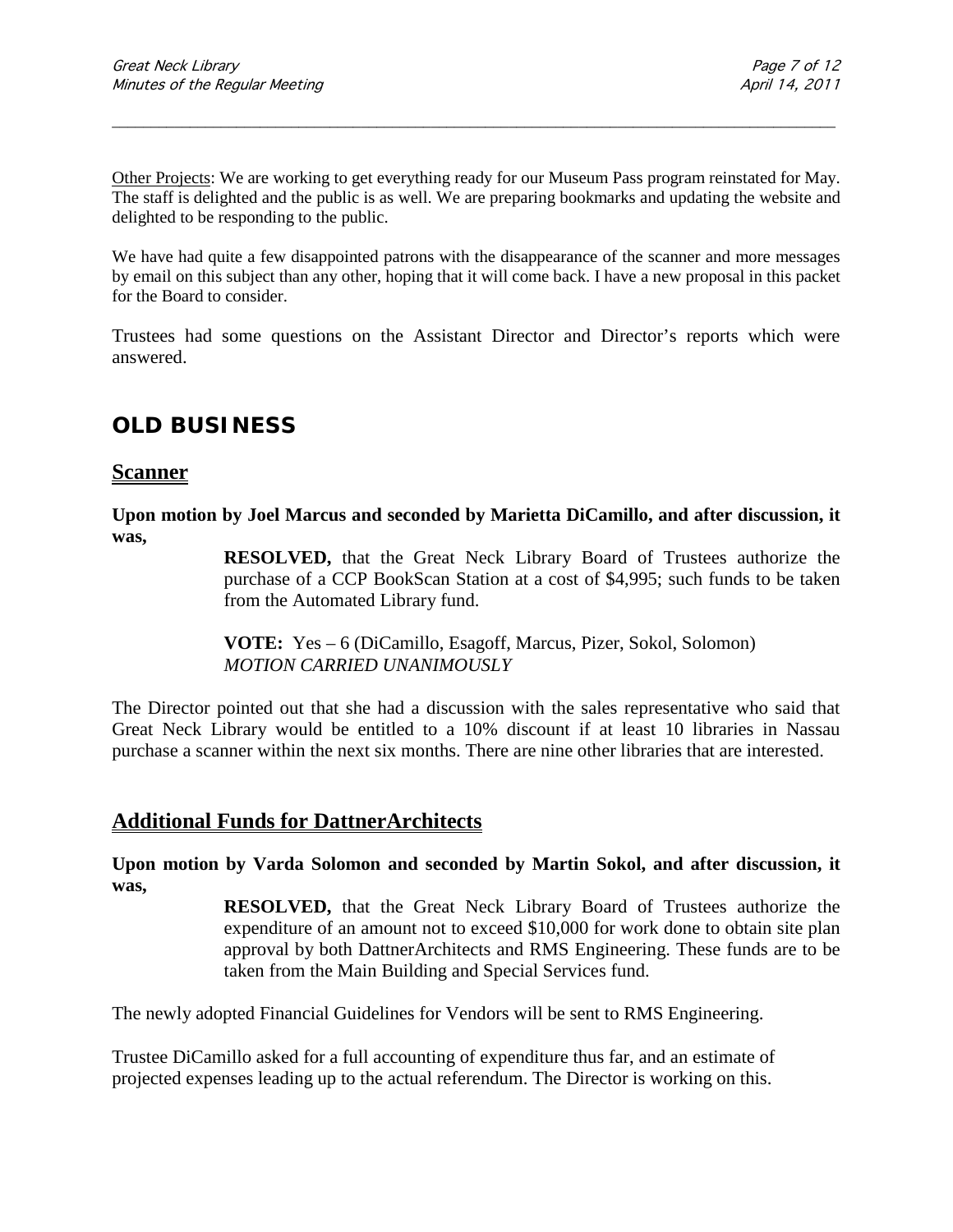Ms. Marino reported that she received the Letter of Availability from the Sewer District and it has been sent to Paul Bloom. She has the application in hand for the Board President to sign. The only missing documentation is the Realignment Plan which RMS will have ready on April  $22<sup>nd</sup>$ . The Board is hopeful that the Library will be on the Town's agenda for the Site Plan approval either in May or June.

\_\_\_\_\_\_\_\_\_\_\_\_\_\_\_\_\_\_\_\_\_\_\_\_\_\_\_\_\_\_\_\_\_\_\_\_\_\_\_\_\_\_\_\_\_\_\_\_\_\_\_\_\_\_\_\_\_\_\_\_\_\_\_\_\_\_\_\_\_\_\_\_\_\_\_\_\_\_\_\_\_\_\_\_\_\_\_\_\_\_\_\_\_

RMS Engineering, subcontractor for DattnerArchitect, was authorized by zoning counsel Paul Bloom to perform work without going through Dattner or the Library Director. The work was done and the Library subsequently billed. To prevent this from happening in the future, the Board agreed to have in place a 'path of communication' in written form to be signed off on by the contractor and returned to the Library.

A member of the public asked about the hierarchy of Park East Construction and DattnerArchitects. Counsel Bob Goldberg was asked to speak to this. He explained that there will be an inter-relationship between the two contracts which have not been yet finalized, but some of these concerns will be fleshed out when their contracts are finalized.

*Public Comment: Carol Frank, Ralene Adler*

**VOTE:** Yes **–** 6 (DiCamillo, Esagoff, Marcus, Pizer, Sokol, Solomon) *MOTION CARRIED UNANIMOUSLY*

## **NEW BUSINESS**

### **AirPac**

**Upon motion by Josie Pizer and seconded by Marietta DiCamillo, and after discussion, it was,**

> **RESOLVED,** that the Great Neck Library Board of Trustees approve the purchase of AirPac at a cost of \$9,500 to be charged to the Automated Library fund.

After the first year, there will be a yearly fee of \$95 for maintenance. [For more information on AirPac, see Finance Committee Report – page 3]

*Patron Comment: Ralene Adler*

**VOTE:** Yes **–** 6 (DiCamillo, Esagoff, Marcus, Pizer, Sokol, Solomon) *MOTION CARRIED UNANIMOUSLY*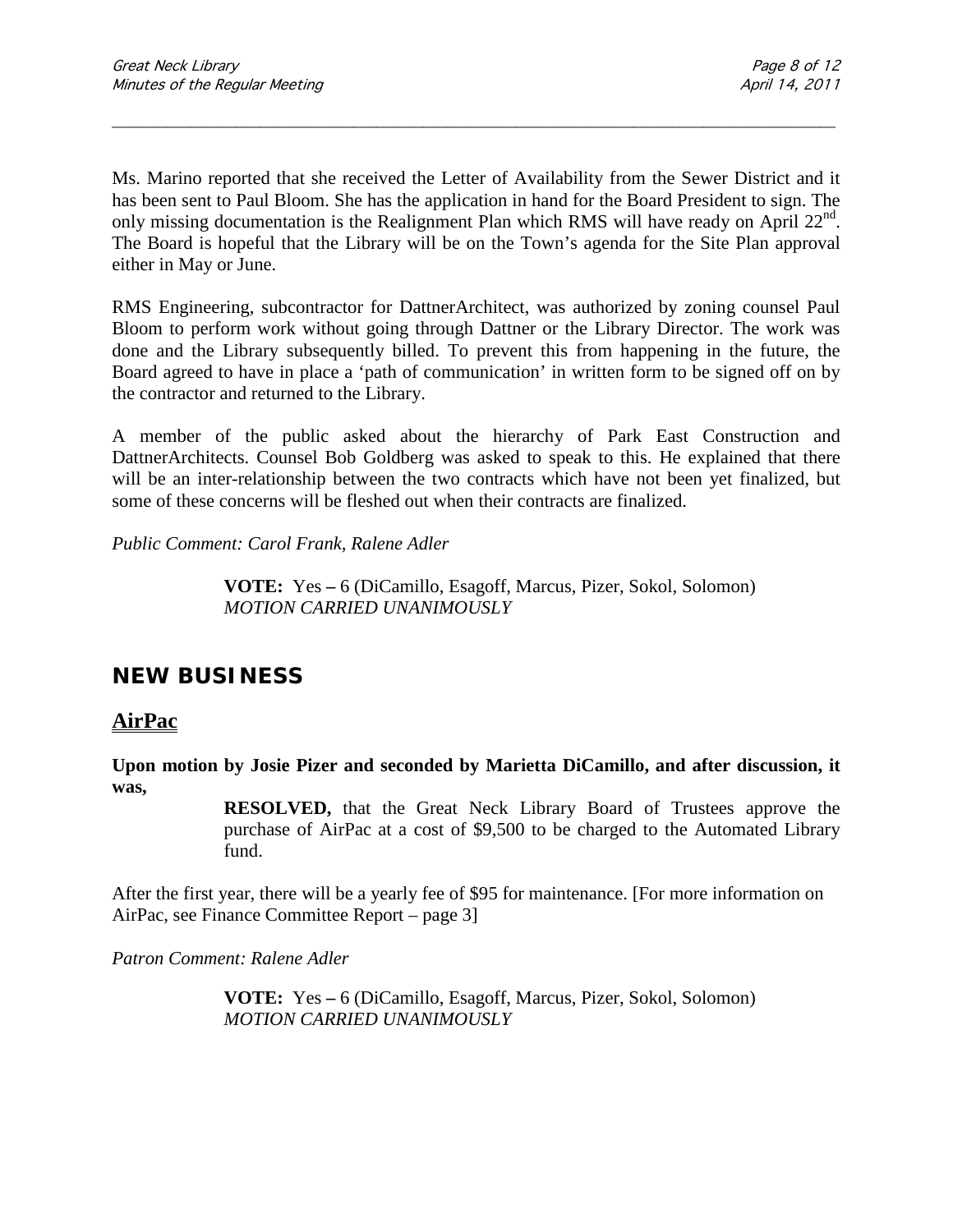### **Board Policy Manual Changes**

**(a) Upon motion by Josie Pizer and seconded by Marietta DiCamillo, and after discussion, it was,**

\_\_\_\_\_\_\_\_\_\_\_\_\_\_\_\_\_\_\_\_\_\_\_\_\_\_\_\_\_\_\_\_\_\_\_\_\_\_\_\_\_\_\_\_\_\_\_\_\_\_\_\_\_\_\_\_\_\_\_\_\_\_\_\_\_\_\_\_\_\_\_\_\_\_\_\_\_\_\_\_\_\_\_\_\_\_\_\_\_\_\_\_\_

**RESOLVED,** that the Great Neck Library Board of Trustees authorize the addition of the following sentence to Policy 200-40, under Finance Committee: *A member of the Finance Committee shall be appointed to serve on each of the other standing library committees*.

Trustee Sokol referenced the Board Policy Manual which states that no more than four trustees can sit on a committee and he wanted to know how this new policy, if approved, would reconcile with the current Board Policy.

Trustee DiCamillo stated that perhaps the Board could consider amending the motion and putting it into effect when the Board President does committee appointments next year following the Re-Organization meeting but she would like the policy to be in place and ready for that time.

Trustee Sokol was opposed to such a policy and he asked for further discussion of this. He wanted to know what the purpose is for a member of the Finance Committee to be appointed to every committee.

Trustee DiCamillo, Chair of the Policy Committee and a member of the Finance Committee, explained that this was discussed at the Policy Committee level and that presently a member of the Finance Committee is on every committee except the Building Committee. She further stated that it's all about monitoring money being spent in different areas and understanding what the money is spent on so that the Finance Committee can do the kind of certification that serious trustees and members of the Finance Committee are charged with. [See Policy Committee Report  $-$  page 3]

Some Trustees were agreeable for an amendment to the motion to make the policy effective next year while others preferred it to be tabled for further discussion.

Trustee Sokol called for a three-minute recess to discuss this in private if there was going to be a vote, but Trustee DiCamillo moved for an amendment to the motion to make it effective after the 2011 election, which was seconded by Trustee Pizer.

Further discussion ensued and a member of the public suggested that the Finance Committee should become a committee of the whole which would eliminate some of these problems. Trustee Sokol thought this was an excellent idea but would still like for this to be discussed in private. Trustee Pizer also agreed that this was a good concept which should be extended to the Building Committee.

At this point the attorney was asked for his opinion. Mr. Goldberg reiterated that the Board policy states that a committee cannot be larger than four people. He further explained that the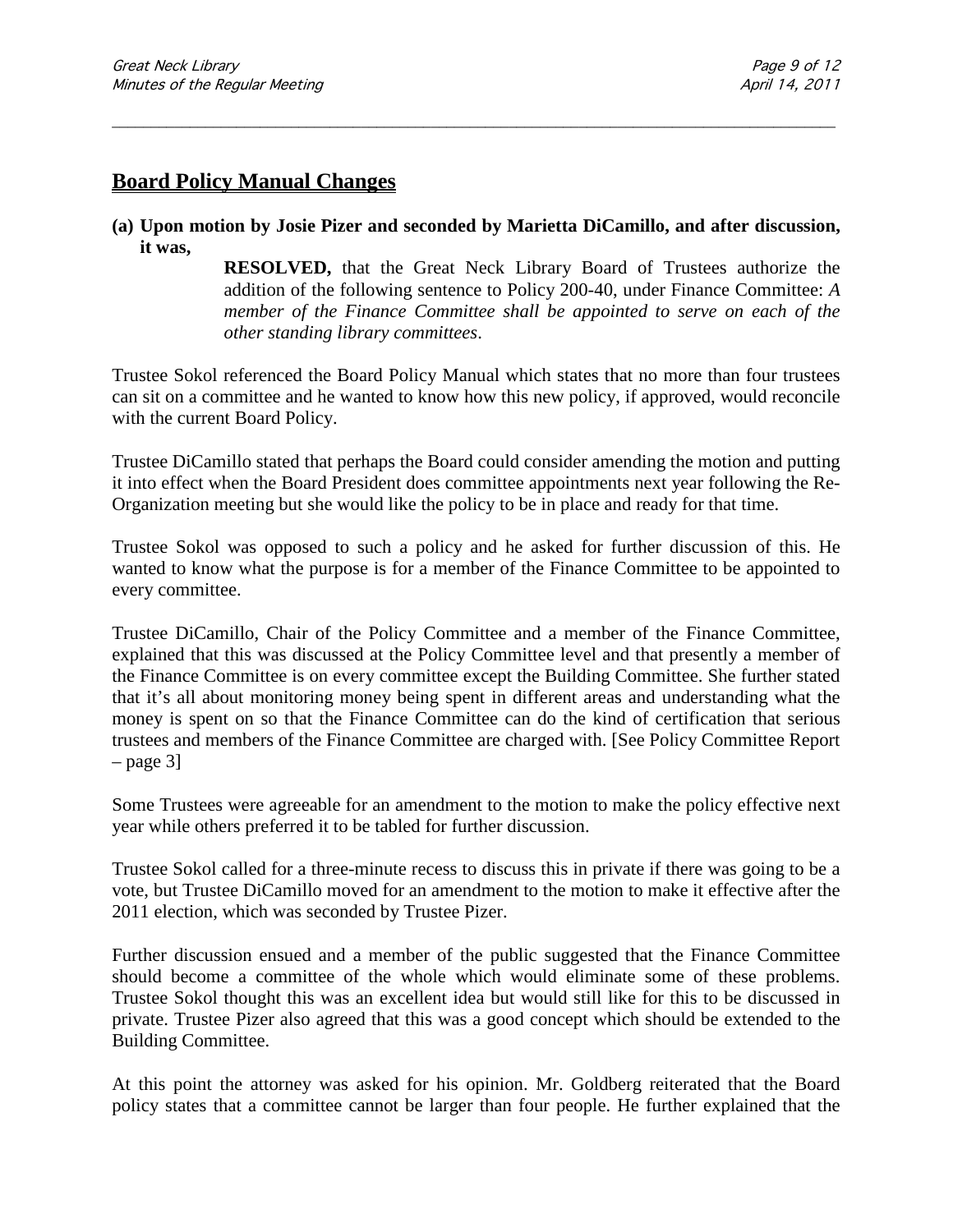whole Board cannot be a committee. A committee serves at the discretion of the Board. However, the Board does not have to have a committee. Should the Board choose to delegate responsibilities to the Board as a whole, by assuming the responsibilities of the Finance Committee and the Building Committee, it would not necessitate a bylaw change.

\_\_\_\_\_\_\_\_\_\_\_\_\_\_\_\_\_\_\_\_\_\_\_\_\_\_\_\_\_\_\_\_\_\_\_\_\_\_\_\_\_\_\_\_\_\_\_\_\_\_\_\_\_\_\_\_\_\_\_\_\_\_\_\_\_\_\_\_\_\_\_\_\_\_\_\_\_\_\_\_\_\_\_\_\_\_\_\_\_\_\_\_\_

*The Board then voted to table the motion.*

**Upon motion by Martin Sokol and seconded by Varda Solomon, and after discussion, it was,**

> **RESOLVED** that the Board of Trustees of the Great Neck Library table the motion.

**VOTE:** Yes – 3 (Esagoff, Marcus, Sokol); No – 3 (DiCamillo, Pizer, Solomon) *MOTION FAILED*

*The original motion on the table was amended and voted on.*

**Upon motion by Josie Pizer and seconded by Marietta DiCamillo, and after discussion, it was,**

> **RESOLVED** that the Board of Trustees of the Great Neck Library amend the motion on the table to make this policy effective in 2012.

**VOTE:** Yes – 3 (DiCamillo, Pizer, Solomon); No – 3 (Esagoff, Marcus, Sokol) *MOTION FAILED*

President Esagoff asked for it to be put back on the agenda for the May Board meeting for further discussion.

Trustee Marcus also asked the Board President to include discussion on the possibility of the Finance Committee also becoming a committee of the whole.

*Public Comment: Dan Nachmanoff, Ralene Adler, Stan Romaine*

#### **(b) Upon motion by Marietta DiCamillo and seconded by Varda Solomon, and after discussion, it was,**

**RESOLVED,** that the Great Neck Library Board of Trustees authorize the following change to policy 400-15: change the phrase, *currently four percent (4%)* to read *up to four percent (4%).*

**VOTE:** Yes **–** 6 (DiCamillo, Esagoff, Kaplan, Marcus, Sokol, Solomon) *MOTION CARRIED UNANIMOUSLY*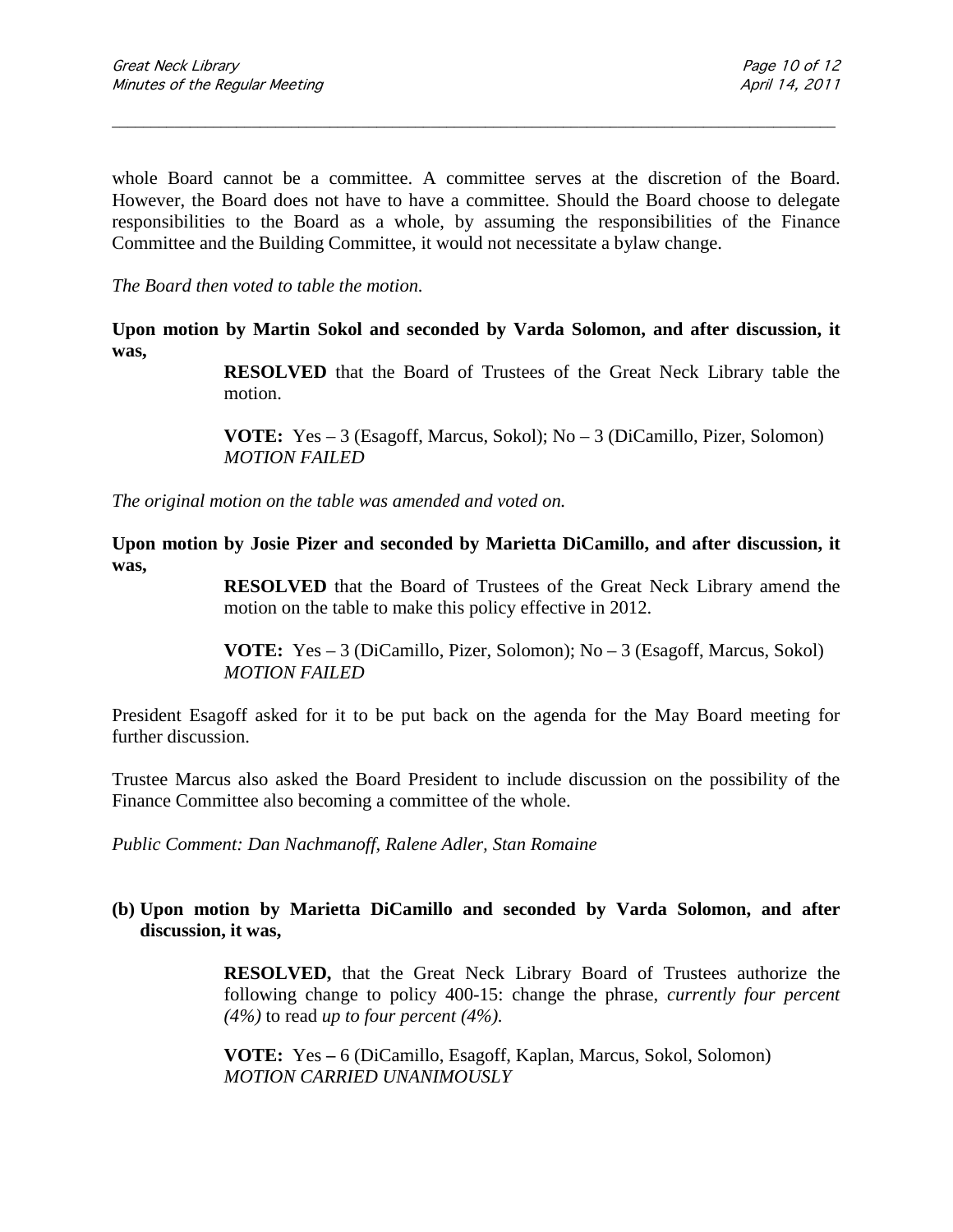## **CORRESPONDENCE**

Gail Gomberg was not present to speak to her March 14, 2011, communication to the Board.

\_\_\_\_\_\_\_\_\_\_\_\_\_\_\_\_\_\_\_\_\_\_\_\_\_\_\_\_\_\_\_\_\_\_\_\_\_\_\_\_\_\_\_\_\_\_\_\_\_\_\_\_\_\_\_\_\_\_\_\_\_\_\_\_\_\_\_\_\_\_\_\_\_\_\_\_\_\_\_\_\_\_\_\_\_\_\_\_\_\_\_\_\_

In addressing the issue of Ms. Gomberg's letter, the Director stated that she has responded to Ms. Gomberg's letter and is working with the Department Head on a more equitable room arrangement so that people can come in without interrupting other people. It will be tried out in the upcoming school vacation week programs.

Ralene Adler spoke to her letter of March 17, 2011.

The Director will seek clarification on whether or not an Environmental Impact Study (EIS) will be done in response to a question from Mrs. Adler.

### **OPEN TIME**

*Speaking: Stanley Romaine*

## **ADJOURNMENT**

This portion of the meeting was adjourned at 9:08 p.m.

## **BUDGET HEARING/ADOPTION**

The Board reconvened at 9:25 p.m. Business Manager Zitofsky then reviewed the changes he made since the presentation of the second draft on March  $22<sup>nd</sup>$ . [See attachments]

The Library Director and the Business Manager were complimented for the great job they did with this budget.

*Public Comment: Ralene Adler, Stan Romaine*

#### ADOPTION

**Upon motion by Varda Solomon and seconded by Marietta DiCamillo and after discussion, it was,**

> **RESOLVED,** that the Great Neck Library Board of Trustees adopt the proposed budget as presented, for a total budget of \$8,416,000 of which \$8,238,000 is to be